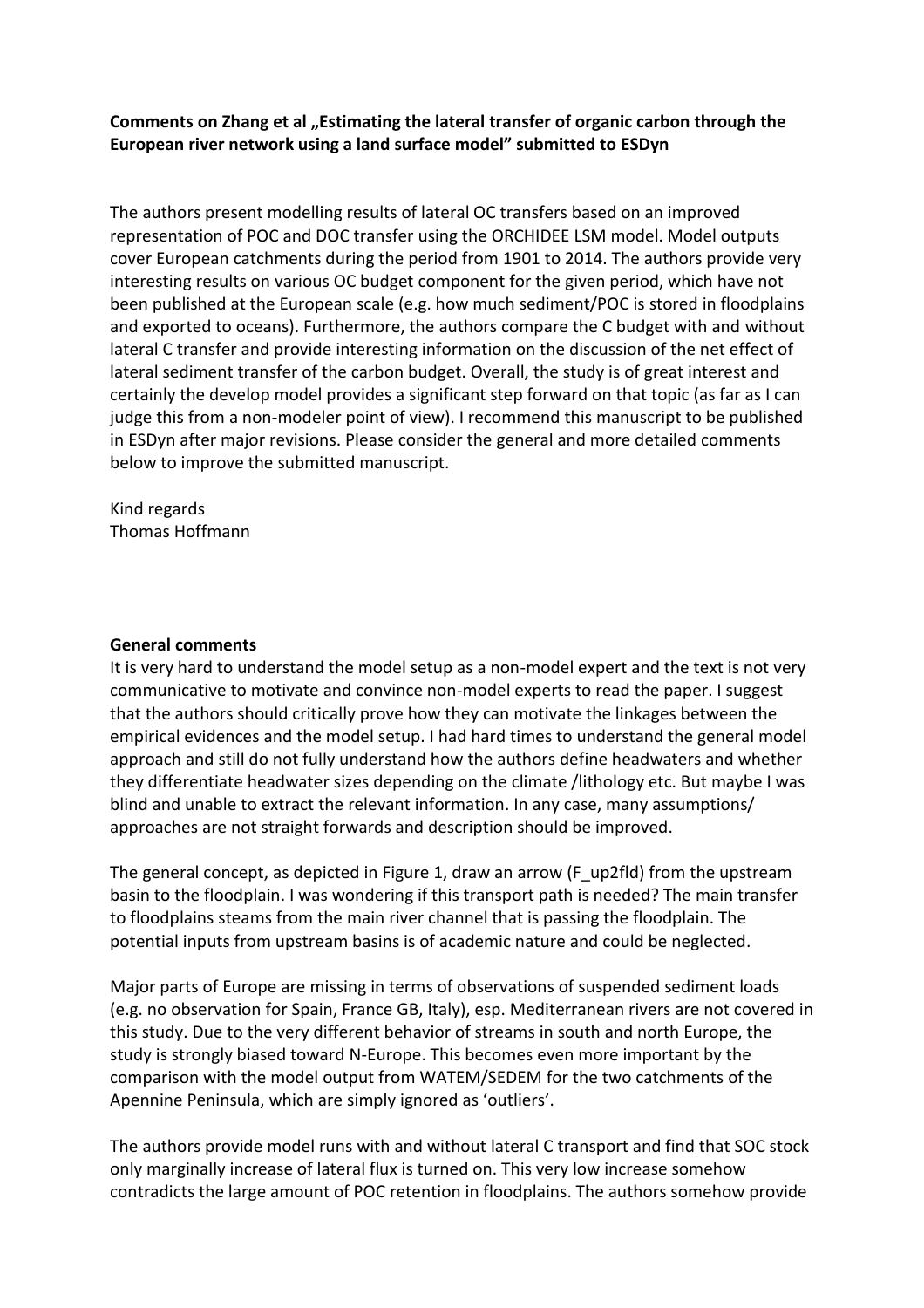numbers with SOC stock decrease in mountains and SOC stock increases in floodplains, but does this mean that SOC retention in floodplains is more or less fully compensated by soil degradation at eroding sites? It was argued that at long-term  $(10<sup>3</sup>a)$  OC retention in floodplains is more important than soil degradation, while at shorter terms (couple of years) degradation effect might dominate. I wonder what happens to the model if the authors considerer shorter and much longer time scales than those used in this study. Please discuss this in more detail.

## **Detailed comments**

Line 38: 'but also leaching of DOC'  $\rightarrow$  needs some more details, leaching from where? Line 45: I suggest to refer to a new review on OC sequestration in floodplains (https://doi.org/10.1016/B978-0-12-818234-5.00069-9)

Line 169ff: the many branches/modules etc. make it very hard to understand the model setup. Could you somehow visualize it?

Line 228: I suggest to avoid sediment delivery rate, as this might be confused with sediment delivery ratio. Please use sediment supply instead. How are headwater basins defined in this study?

Line 229: given set f runoff and vegetation cover conditions  $\rightarrow$  could you specify them and motivate, why you refer to the reference runoff condition rather than actual runoff. This might be explained in the original reference. However, I highly recommend to give more details here, to ease the understanding of the approach.

Line 232: Is this really a runoff or rather a precipitation reference (given the 10mm day-1)? Line 237: DA^(dDA^c)  $\rightarrow$  is that correct? Looks erroneous

Line 237: is assume that DA is drainage area (not defined)

Line 238: same as above; (p.5-6) should be linked once more to the reference where this citation is taken from.

Line 247-249: not sure what the authors want to say here? I guess the model outputs should depend on these parameters.

Line 250: ORCHILEAK Clateral  $\rightarrow$  subscript lateral

Line 251: was this done for various reference conditions?

Line 254: awkward sentence; '…force the simulation of Then…' ?????

Line 260: Same b as in Eq.1? Where is S\_iday located in Figure 1?

Line 262: R 30 k not in Eq. 3 and 4

Line 304: Is F\_Fout\_sed identical with S\_iday? Please remove sediment in this sentence, because this is confusing due to the fact that there is not storage in the fast water reservoir. Figure 1a: Not sure what the direction of arrows indicates. I suggest that they point from the text to the feature in the graphic (if this is not related to vertical fluxes; unlikely for sediment). S\_river and S\_flood is used in Figure caption but not within the Figure itself. Line 323ff: I wonder if the author mix up several things. In rivers, suspended sediment (esp silt and clay which are transport agents of POC) is transported as wash load. The transport of the wash load is not transport capacity limited but supply limited. Whether changes in the channel bed need to be considered depends on the target time scale. Therefore, I am not sure if it is required to discuss Eq. 7 in detail. If the authors specify the relevant scales much earlier in their paper, the lengthy discussed could be reduced.

Line 357: what is e1 in Eq.1?

Line 361: Drainage area in Eq 1 was defined with DA. Use same symbols!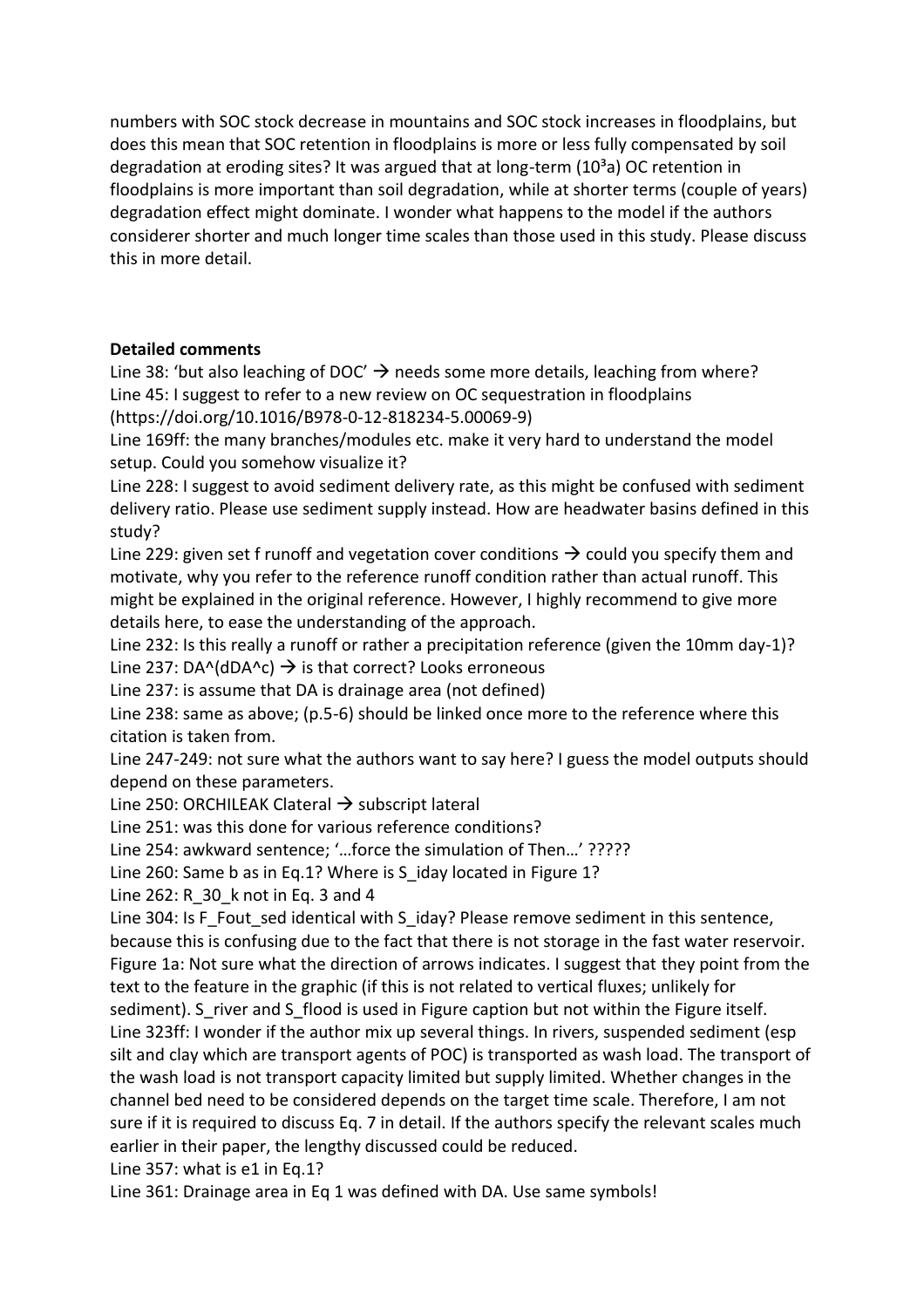Line 361: In Eq. 8 the term F\_down2riv\_h20 is used, here in the text you use F down2riv sed but talk about water discharge. I am confused. I assume you refer to the Psi-equation of Cohen et.al. If this is true

Line 371: Assuming that channel bank erosion only occurs if no sediment is left at the channel bank is not a meaningful assumption. Many rivers migrate without changing their channel bed.

Line 387: F\_up2fld\_sed not needed in my point of view. Why was this introduced and and why is there no F\_riv2fld?

Line 390: sum in text but negative sign in Eq. 16  $\rightarrow$  furthermore, I don't understand the approach here. Why does evaporation and infiltration contribute to sediment deposition? Please explain.

Line 400: Same f\_topo as on hillslopes? How was this calculated? I am confused! Line 485: I guess that you run in the problem of equifinality of you simple calibrate five parameters against one observation (sediment yield). Please discuss this problem.

Line 509: Major parts of Europe are missing (e.g. no observation for Spain, France GB, Italy), esp. Mediterranean rivers are not covered in this study.

Line 517: Indicate which stations in Rhine were used. POC is strongly discharge dependent, please indicate how many measurements at which discharge are used.

Line 606: It seems that the model underestimates the observed DOC variability (Fig. 4b), however, this is in contrast to the Figure S8. Please explain this discrepancy.

Line 649: How does this number relates to empirical sediment budgets? Is that in the order of obserations? Please discuss.

Line 661: any idea what causes this decline?

Line 679: are there any empirical values to compare with?

Fig. 10: Does C\_riv2land represent the transport from river channels to floodplains? If yes, I suggest to consider floodplains not at 'land'.

Line 753: flooding decreases SOC stored in floodplain soil???? This is total contradicting our expectation and needs discussion

Line 747: can you account for the soil-wettness driven changes in soil temperature? Is this effect significant?

Line 754: any number how this influences the C budget. Many empirical studies argue that this effect is important and strongly increases the OC retention in floodplains. Could this somehow be quantified?

Line 793: this very low increase somehow contradicts the large amount of POC retention in floodplains. You somehow provide numbers with SOC stock decrease in mountains and SOC stock increases in floodplains, but does this mean that SOC retention in floodplains is compensated by soil degradation at eroding sites?

Line 811: Please cite Hoffmann 2013 (GBC): they present results for hillslope and floodplain storage of OC for the Rhine basin.

Line 826ff: Considering NP might not only decrease NPP at eroding site but also increase NPP at depositional site. Correct? If yes, leave some words in the paragraph on depositional sites as well. Certainly, a worthwhile action to link NP here.

Line 839: Hoffmann et al (2020, ESurf) provides a way to differentiate exsitu and insitu OC in rivers. This paper also offers more infos on POC in the Moselle and Rhine rivers.

Line 849: Could the routing be done using DEMs with better spatial resolution to overcome limitations of the routing on low-res DEMs?

Figure S2: bad quality, can't read the text